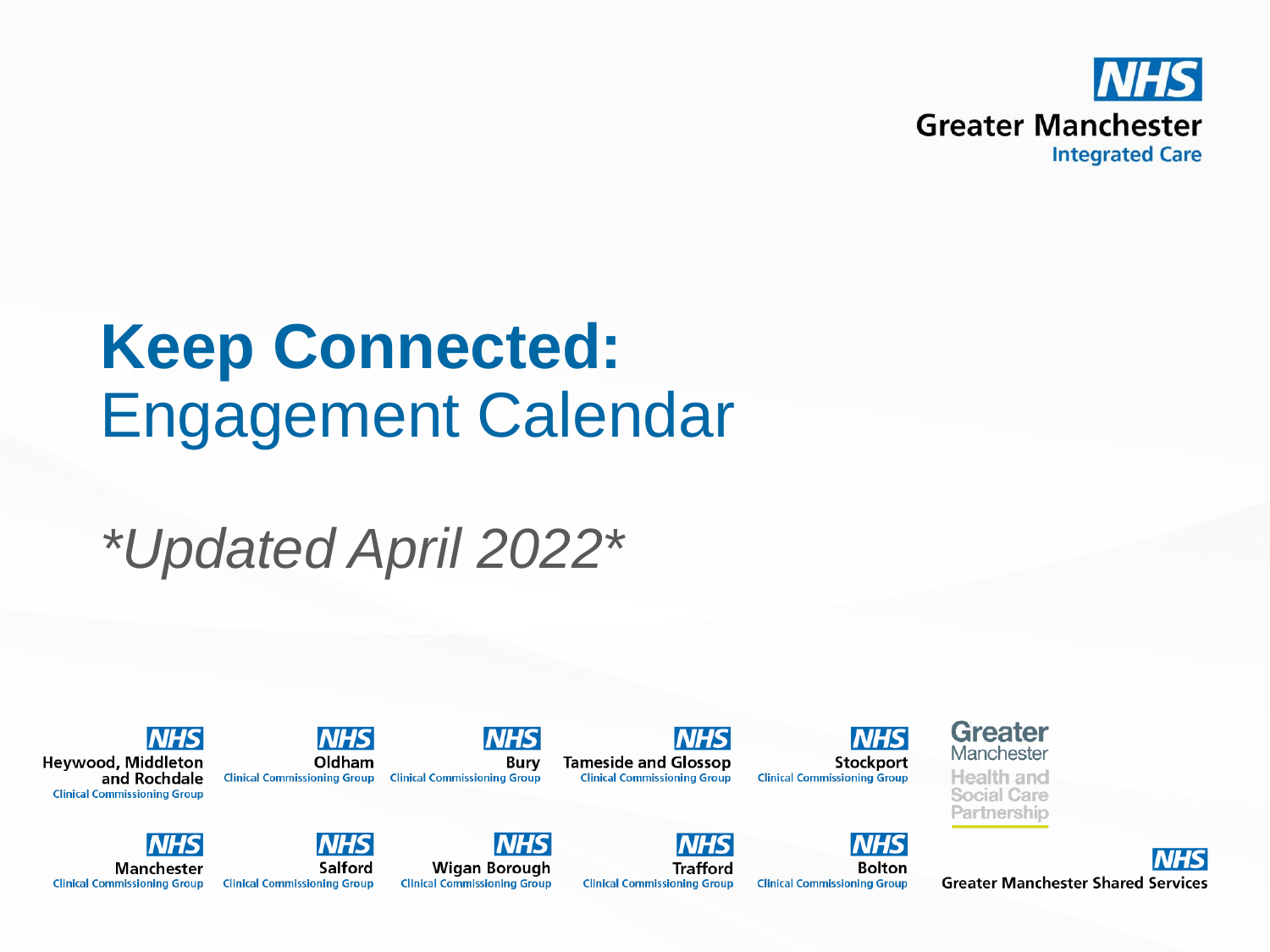### **Welcome**

The Keep Connected Engagement Calendar provides you with information and links to book on the NHS Greater Manchester Integrated Care pre-TUPE engagement and wellbeing sessions.

All sessions are available to staff across the 10 Greater Manchester CCGs, GMSS and GMHSCP.

This edition of the calendar includes sessions which cover themes identified in the findings of the Cultural Audit, including Creating a Positive Culture and Talent Management. We've made it easy to spot these sessions which are marked with LNEW

The calendar will be updated and shared fortnightly with the regular ICS Transition Staff Briefing, so keep checking the calendar for new sessions.

Additional Function Engagement Sessions are being delivered with all the functions, please speak to your function lead for more information.

Thank you, and we look forward to seeing you at the sessions.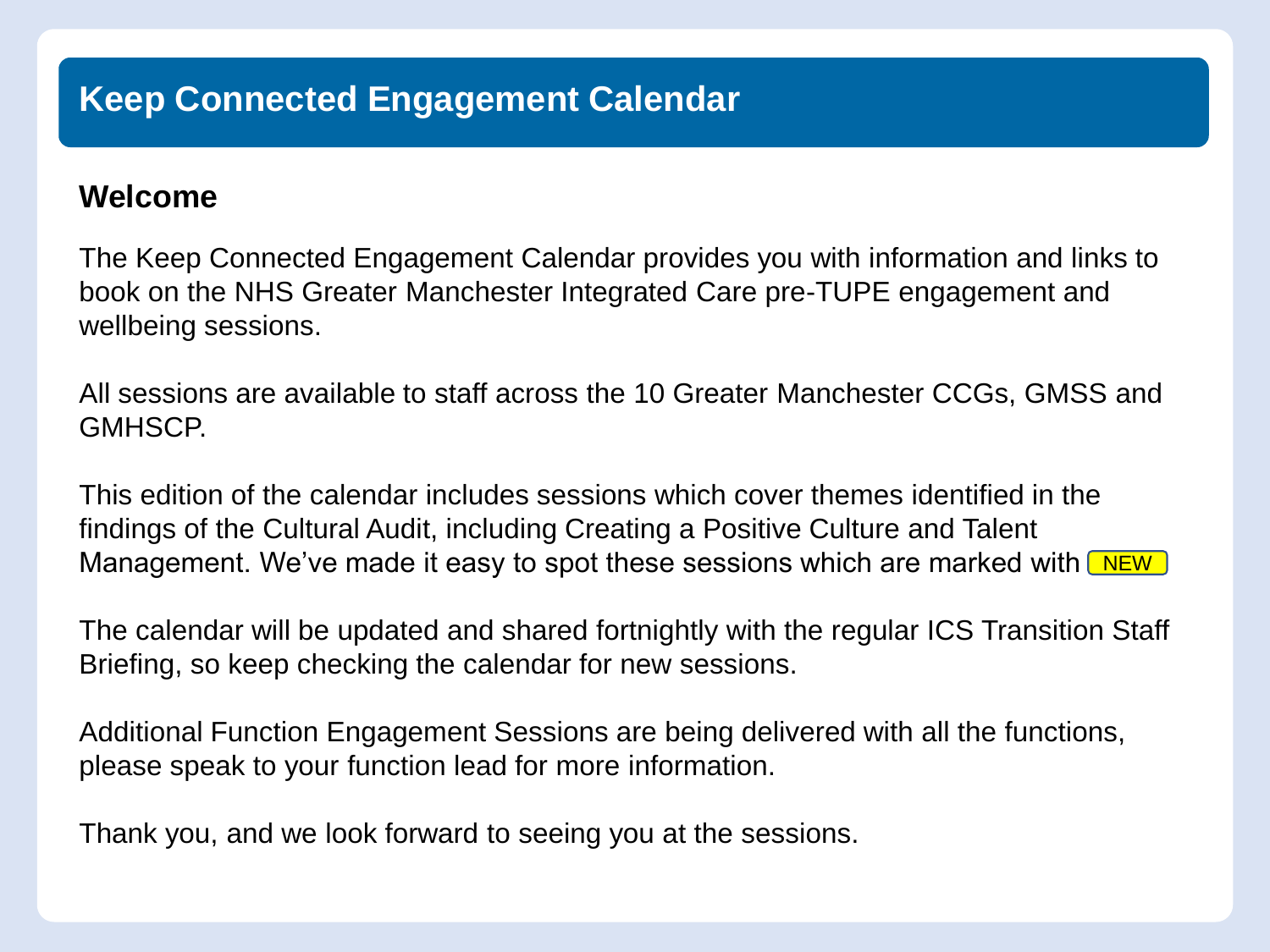# **A little bit about the different sessions**

└┰

#### **NHS GM Integrated Care – Looking After Your Wellbeing**

Wellbeing activities on supporting the individual, as well as teams and line managers.

#### **NHS GM Integrated Care – Hybrid Working**

Your opportunity to shape and influence the future of our Hybrid Working principles.

#### **NHS GM Integrated Care – Cultural Audit Key Theme Sessions**

Developed from the findings of the Cultural Audit and what you told us is important to you, to have a deeper dive<br>into the positive culture we can shape for NHS Greater Manchester Integrated Care. Co-delivered with Delve O Developed from the findings of the Cultural Audit and what you told us is important to you, to have a deeper dive

#### **GM Wellbeing Workshops**

A series of wellbeing workshops covering themes including Menopause, Musculoskeletal prevention and bereavement. As well as a dedicated GM Wellbeing Toolkit sessions.

#### **Masterclass – Uncertainty is the only certainty there is**

How can we best cope when everything feels so out of control? Join this NHS GM Integrated Care masterclass session with Rene Barrett which explores strategies to help alleviate anxieties and face the unknown with more confidence.

#### **Masterclass – You Matter: Self Care and Self Compassion**

Investing in our own wellbeing and developing greater self-compassion needs to be a priority. Each of us is different and there is no one right way to do this. Join this NHS GM Integrated Care masterclass session with Rene Barrett which explores strategies for self-care and compassion.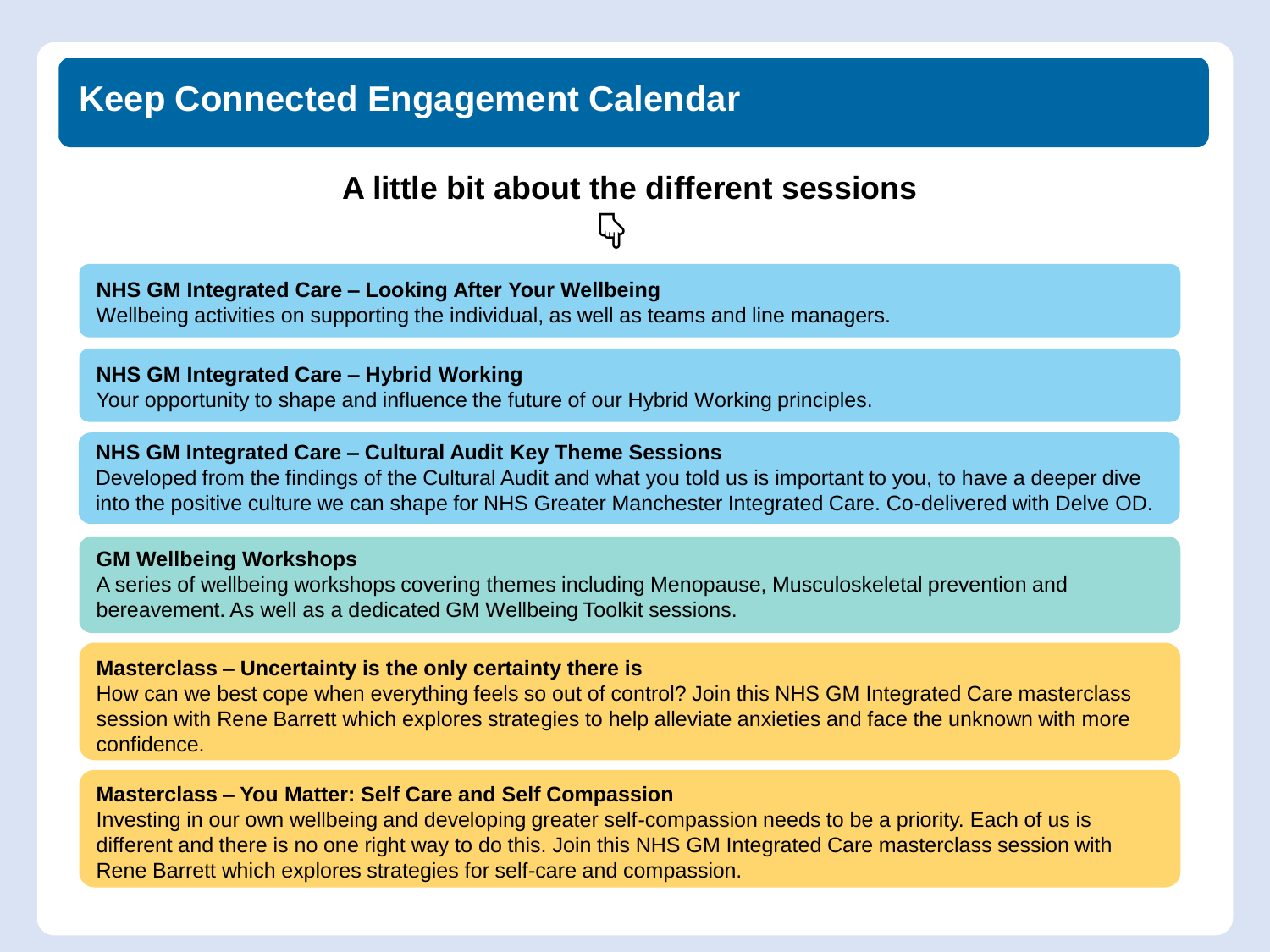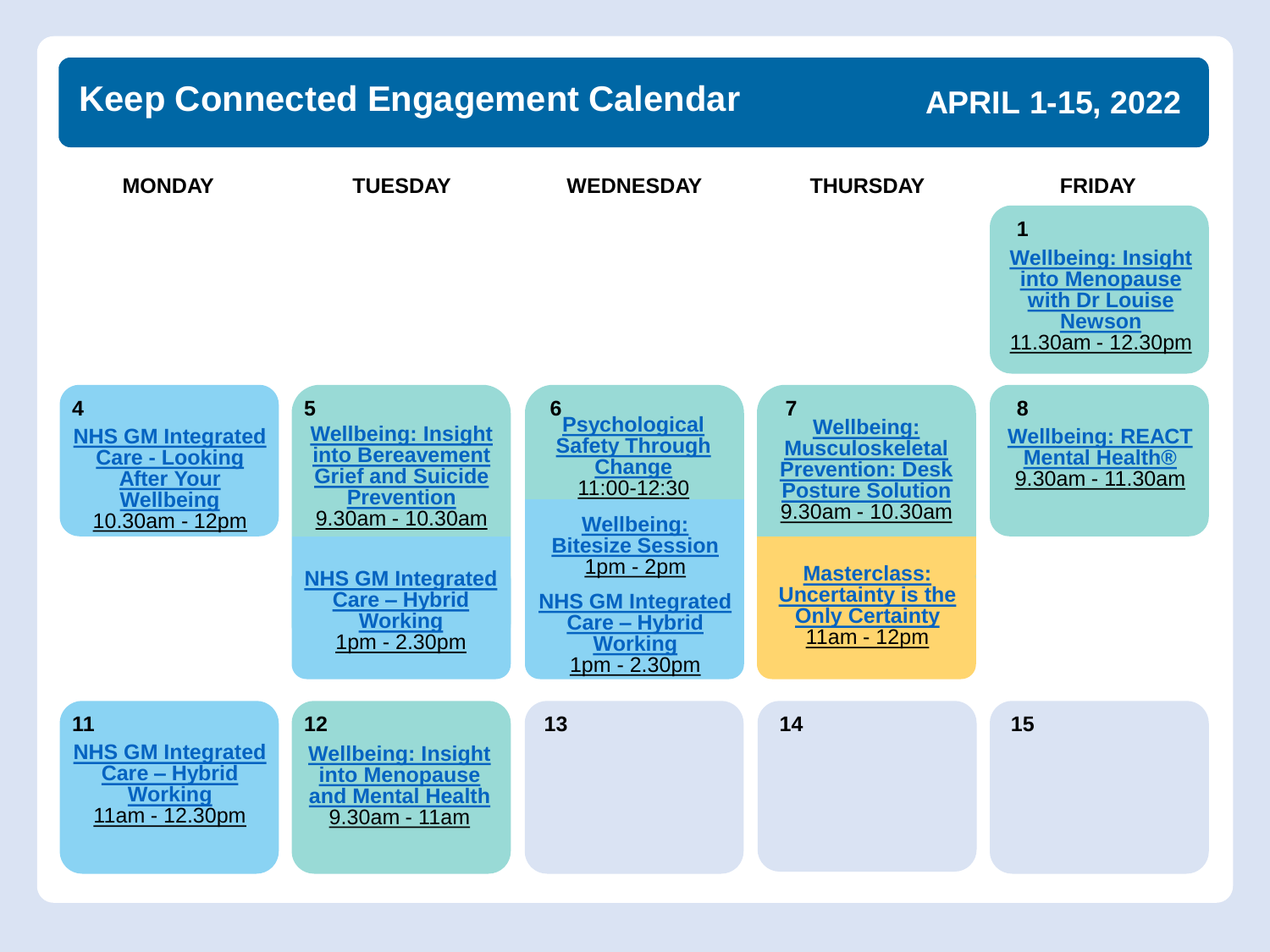#### **APRIL 18-29, 2022**

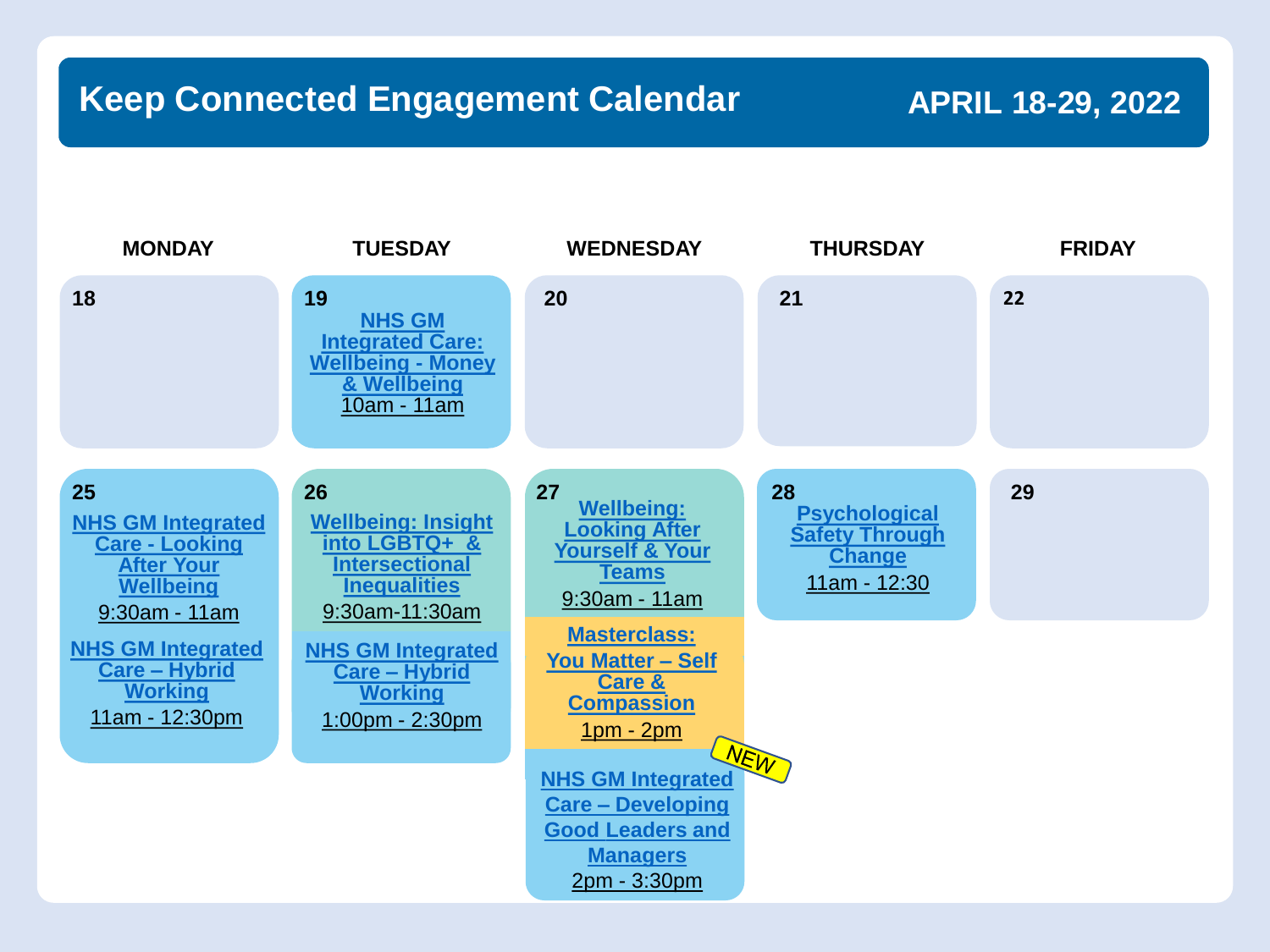### **MAY 2-11, 2022**

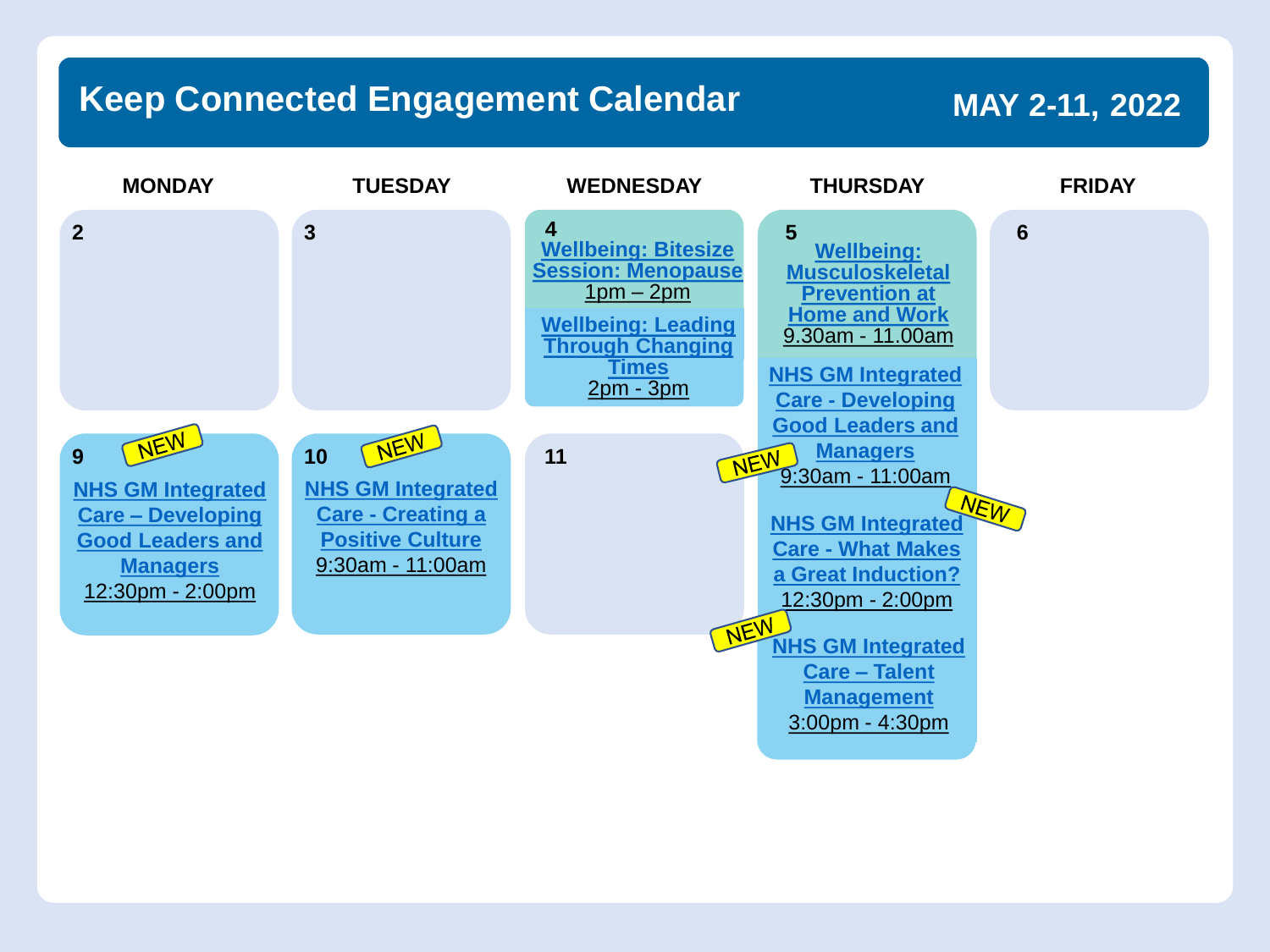#### **MAY 12-24, 2022**

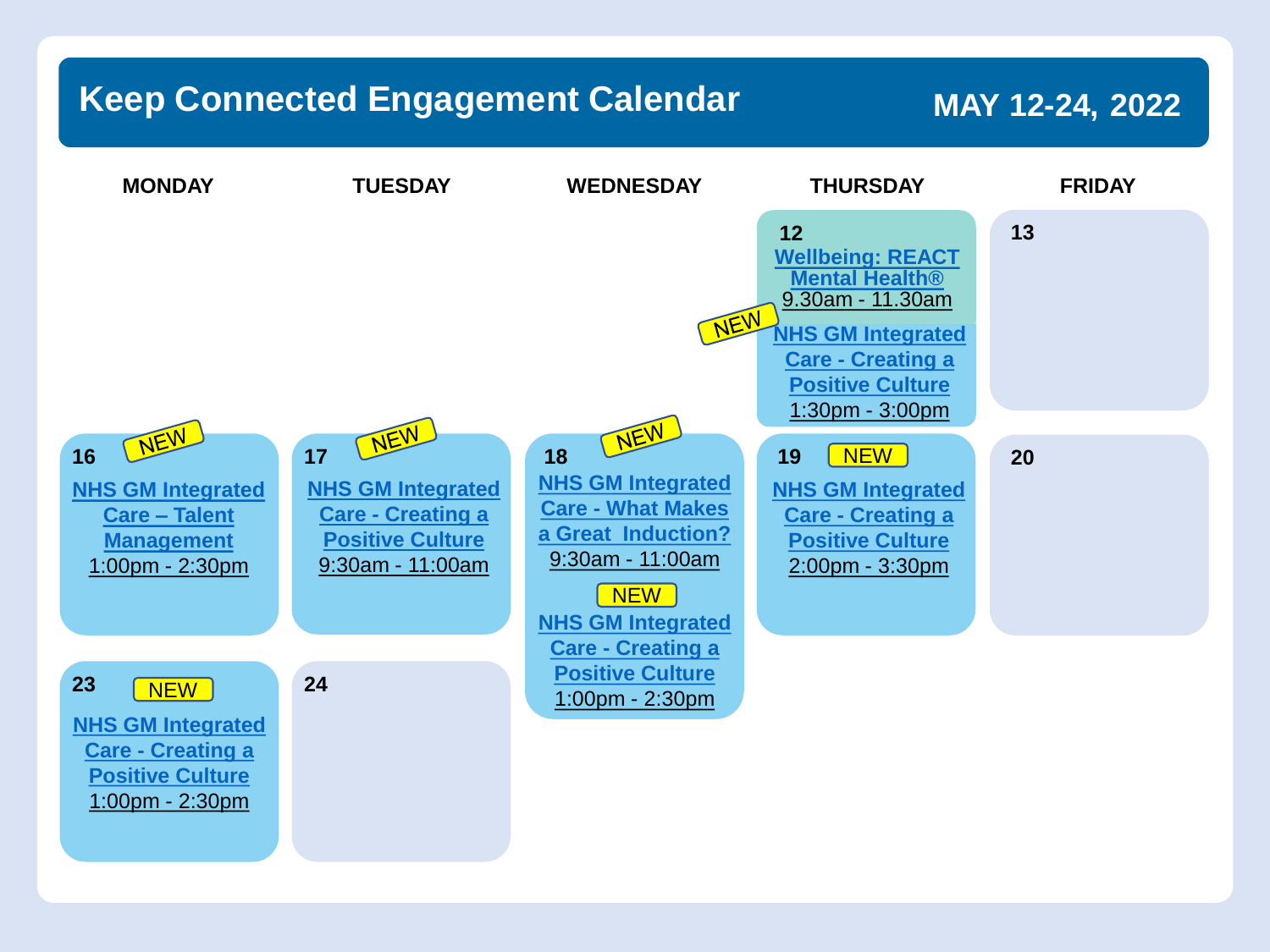### **MAY 25-31, 2022**

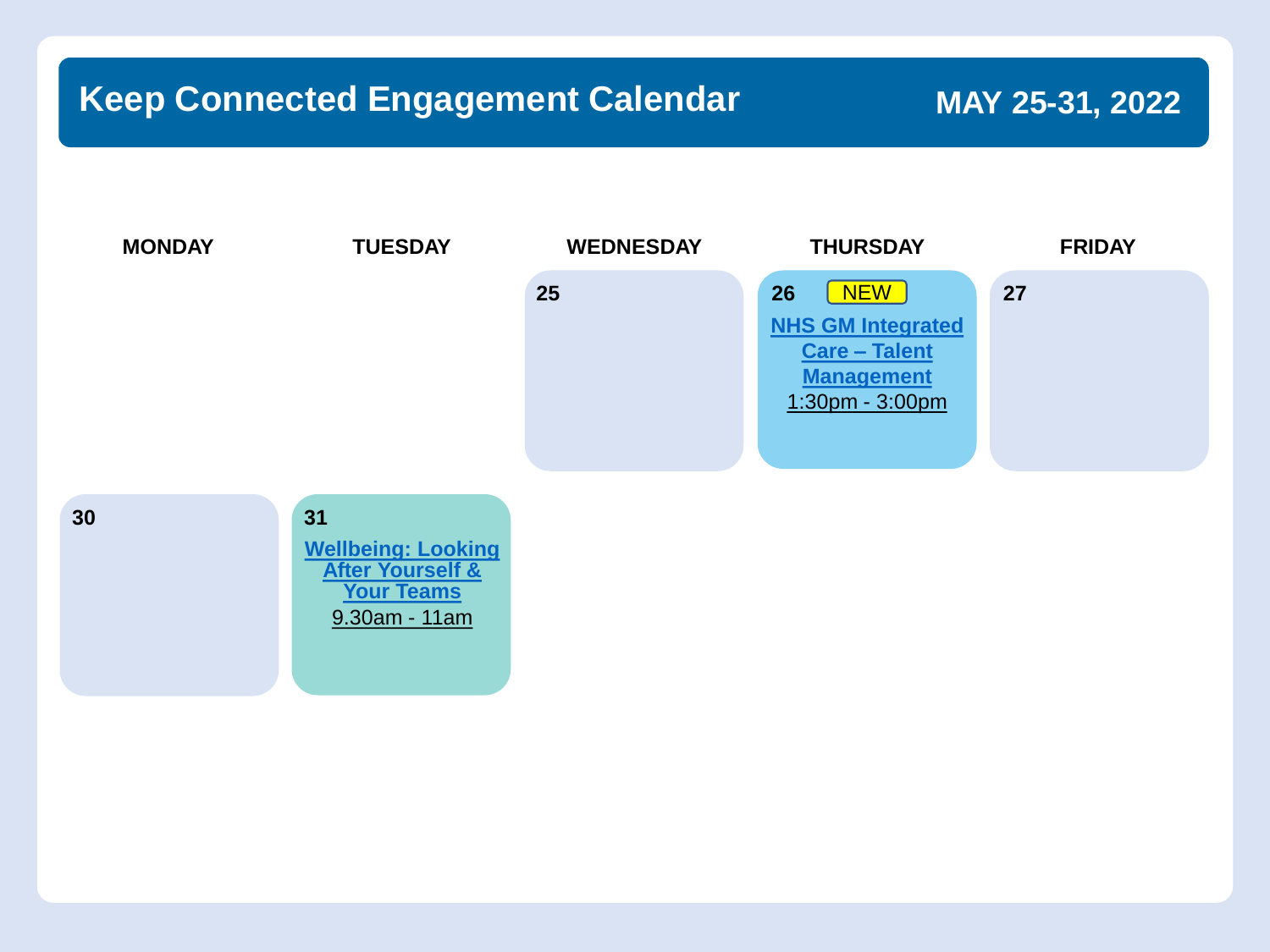#### **JUNE 1-13, 2022**

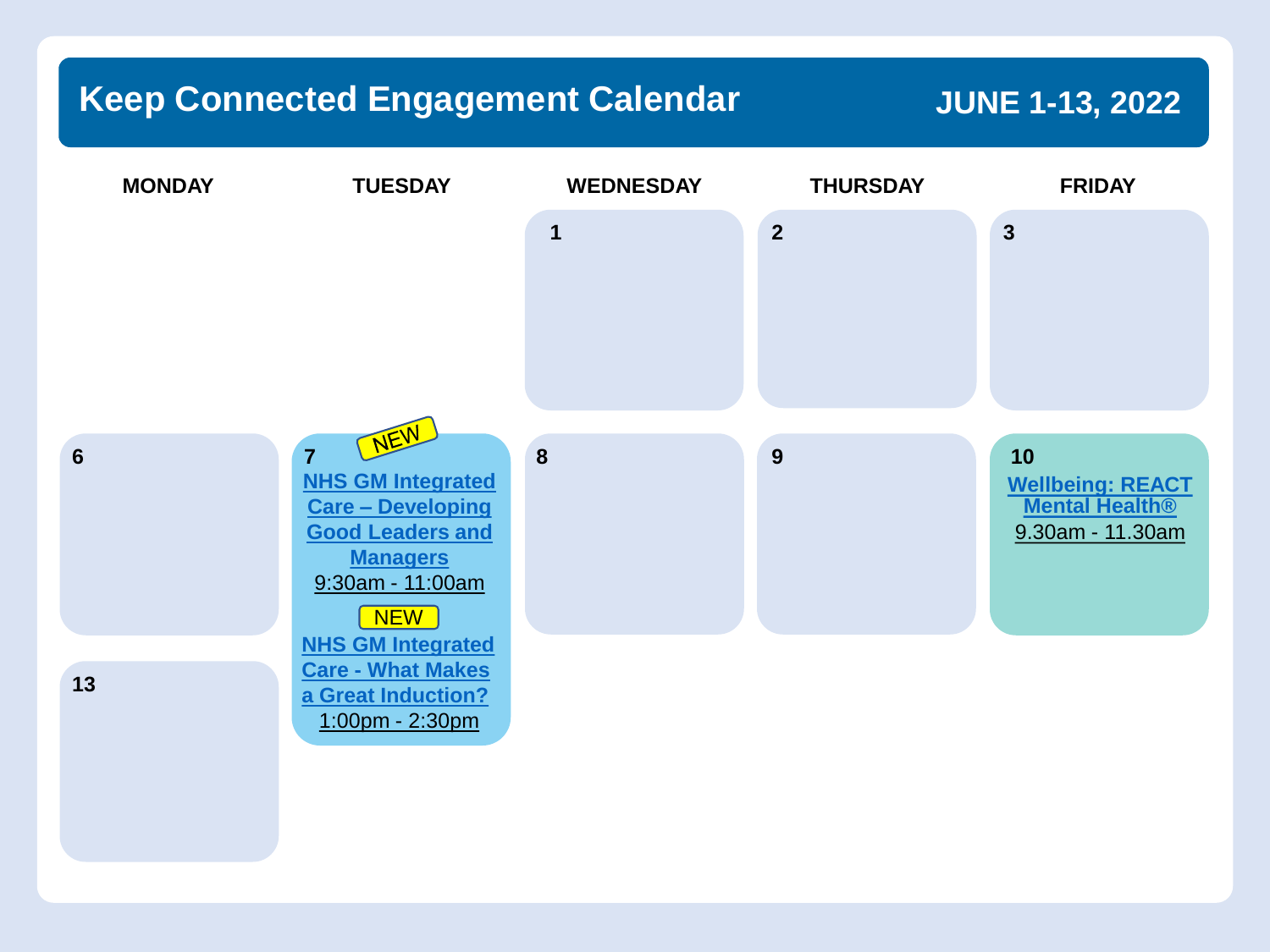#### **JUNE 20-30, 2022**